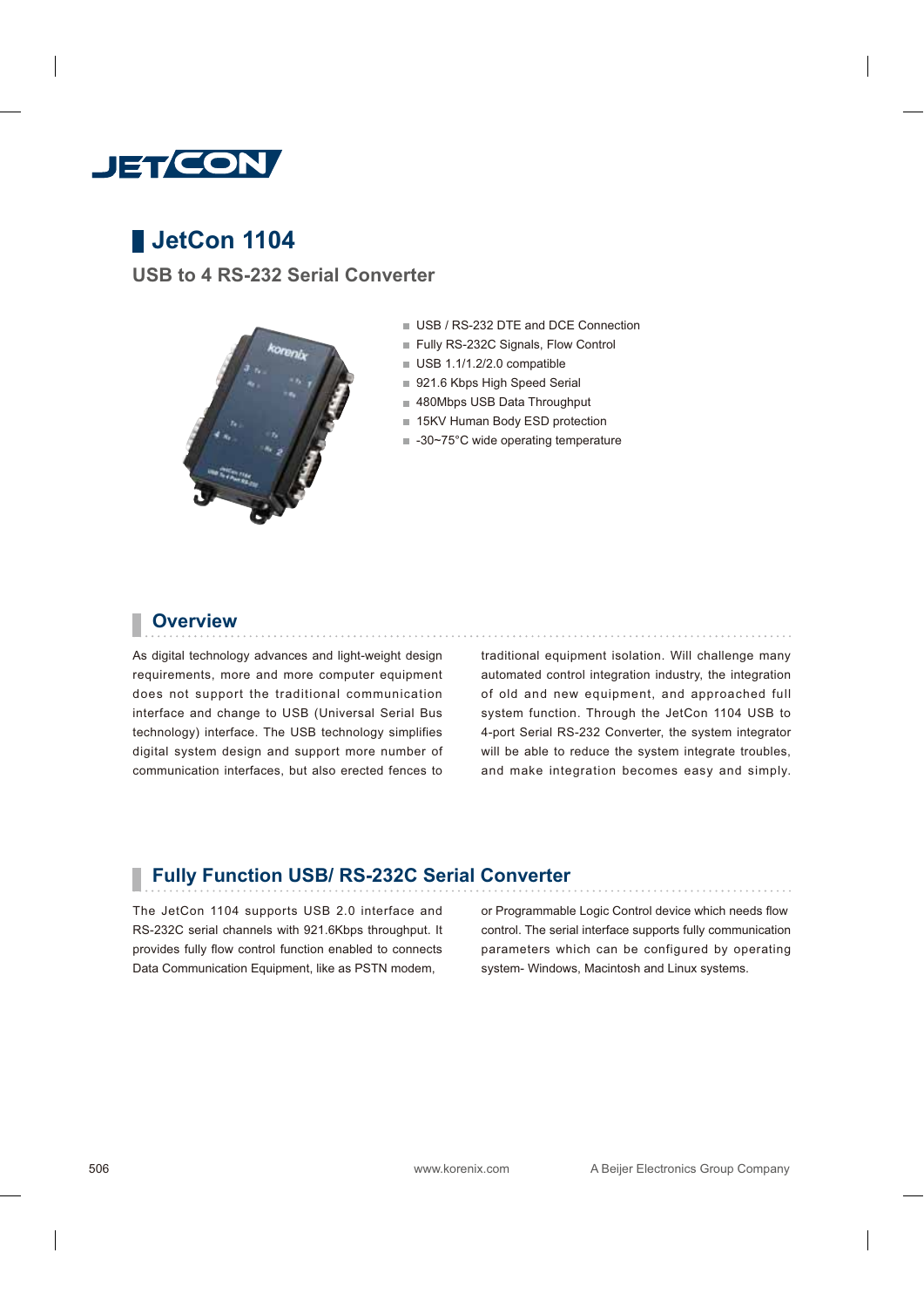#### Industrial Media Converter

# **Satisfy Field Site Application in One USB interface**

Most of modern Note Book supports few serial interfaces; User may install USB mouse onto the Notebook, and the USB port number may present 1 or 2 ports only. The JetCon 1104 supports 4-channel RS-232 interfaces to satisfy the multiple serial communications in the field site application with few USB interface computing system.

The computing system could be Windows based system, MAC based system or Linux system. With the software property software driver, user can configure the serial communication parameters and I/O interrupt, address through the system BIOS setting.



Rackmount PoE Plus Switch Industrial PoE Plus **Switch** Industrial 12-24V PoE Switch

## **Applications**

The following diagram shows the host computer communicates with programmer logic controller via the USB interface, and the JetCon1100 provides USB to serial port convert function. It offers the logical com mapping to physical serial port function.



Industrial PoE Switch Rackmount L3/L2 Switch

Gigabit Managed Switch Managed

Ethernet Switch Entry-level

Switch **Wireless** Outdoor AP

Embedded PoE/Route Computer (LINUX)

Industrial Communication Computer

(WIN/LINUX)

Ethernet/PoE/ Serial Board

Ethernet ∟anomot<br>I/O Serve

**Media Converte** 

Serial Device

Server

SFP Modu

Din Rail Power Supply

### **Dimensions (Unit = mm)**



A Beijer Electronics Group Company www.korenix.com

507